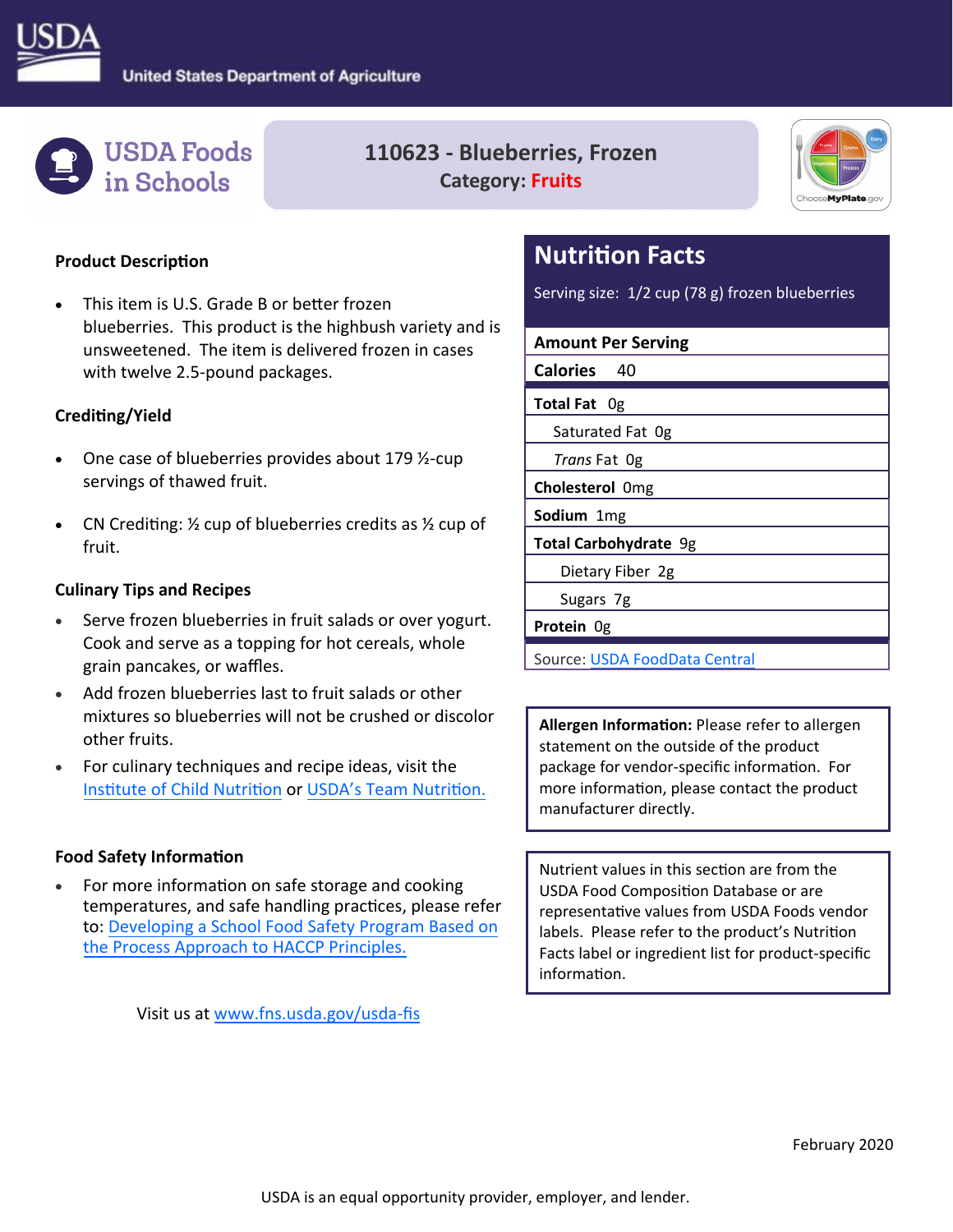



**100256‐ Strawberries, Diced, Cups, Frozen Category: Fruit** 



#### **Product Description**

 This item is U.S. Grade A diced strawberries packed in an extra light syrup. This product is delivered frozen in cases containing 96 4.5‐ounce cups.

#### **CrediƟng/Yield**

- One case of strawberry cups provides 96 ½‐cup servings of fruit.
- CN Crediting: One 4.5-ounce cup of strawberries credits as ½ cup fruit.

#### **Culinary Tips and Recipes**

- Strawberry cups are individually portioned and are ready to thaw and serve for breakfast, lunch, or snack.
- Individually portioned fruit cups are a convenient option for breakfast in the classroom, field trips, or grab‐and‐go lunches.
- To find culinary techniques and recipe ideas, visit the Insti[tute of Child Nutri](https://theicn.org/)tion or USDA's Team Nutrition.

#### **Food Safety InformaƟon**

 Principles. For more information on safe storage and cooking temperatures, and safe handling practices, please refer to: Developing a School Food Safety Program [Based on the Process Approach to HACCP](https://www.fns.usda.gov/ofs/developing-school-food-safety-program-based-process-approach-haccp)

Visit us at [www.fns.usda.gov/usda](www.fns.usda.gov/usda-fis)‐fis

# **Nutrition Facts**

Serving size: 1/2 cup (128g) sliced strawberries

**Amount Per Serving** 

**Calories** 80

**Total Fat** 0g

Saturated Fat 0g

*Trans* Fat 0g

**Cholesterol** 0mg

**Sodium** 1mg

**Total Carbohydrate** 21g

Dietary Fiber 2g

Sugars 16g

**Protein** 0g

Source: USDA Foods Vendor Labels

 **Allergen InformaƟon:** Please refer to allergen statement on the outside of the product package for vendor-specific information. For more information, contact the product manufacturer directly.

Nutrient values in this section are from the USDA Food Composition Database or are representaƟve values from USDA Foods vendor labels. Please refer to the product's Nutrition Facts label or ingredient list for product‐specific information.